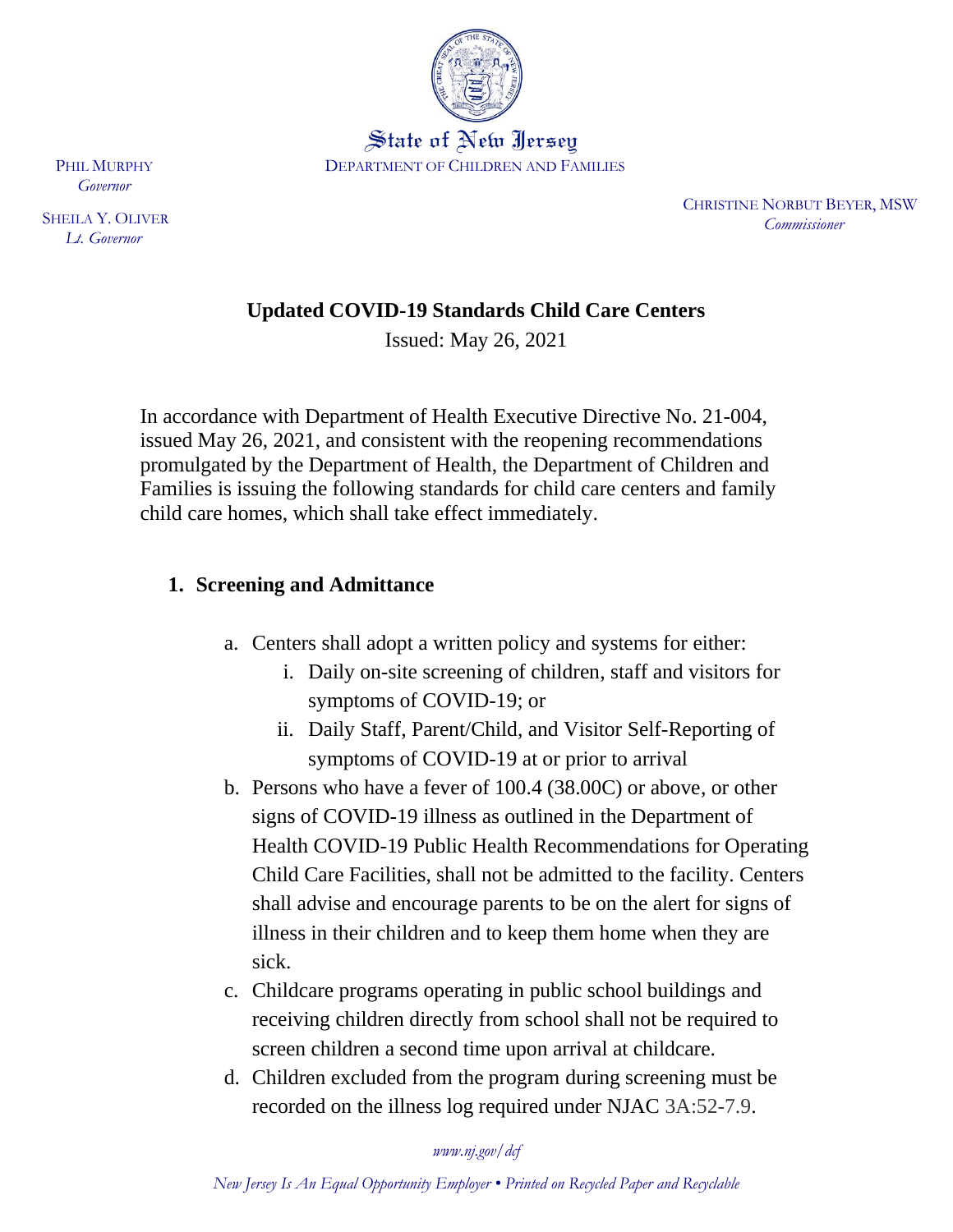- e. The written policy on COVID-19 screening must be provided upon adoption or revision to all parents and staff members.
- f. Staff who have been fully vaccinated, as defined by the Centers for Disease Control and Prevention, are not required to remain home or quarantine based on exposure to COVID-19 as long as they are asymptomatic.

# **2. Grouping of Children**

- a. Children shall be grouped into groups of no more than 30, pursuant to the maximum group sizes specified in N.J.A.C. 3A:52-4.4.. Classes shall include the same group of children each day, to the greatest extent possible.
- b. Designated groupings shall not congregate less than six feet in all directions from other designated groups or, in the alternative shall be separated by walls or other physical partitions.
- c. Combining or mixing groups shall not be permitted except that Centers may permit the limited comingling of groups during periods when total attendance is substantially decreased (e.g. the last hour of operation) if (1) such comingling is limited to sibling groups, or (2) social distancing of at least six feet is strictly observed, and mask use for children over age 2 is required, subject to medical limitations.

# **3. Face Masks**

a. Children aged 2 and over shall continue to be taught, and strongly encouraged, to use masks whenever social distancing cannot be maintained in both indoor and outdoor settings. The Department of Health COVID-19 Public Health Recommendations for Operating Child Care Facilities provide guidance on appropriate use of masks.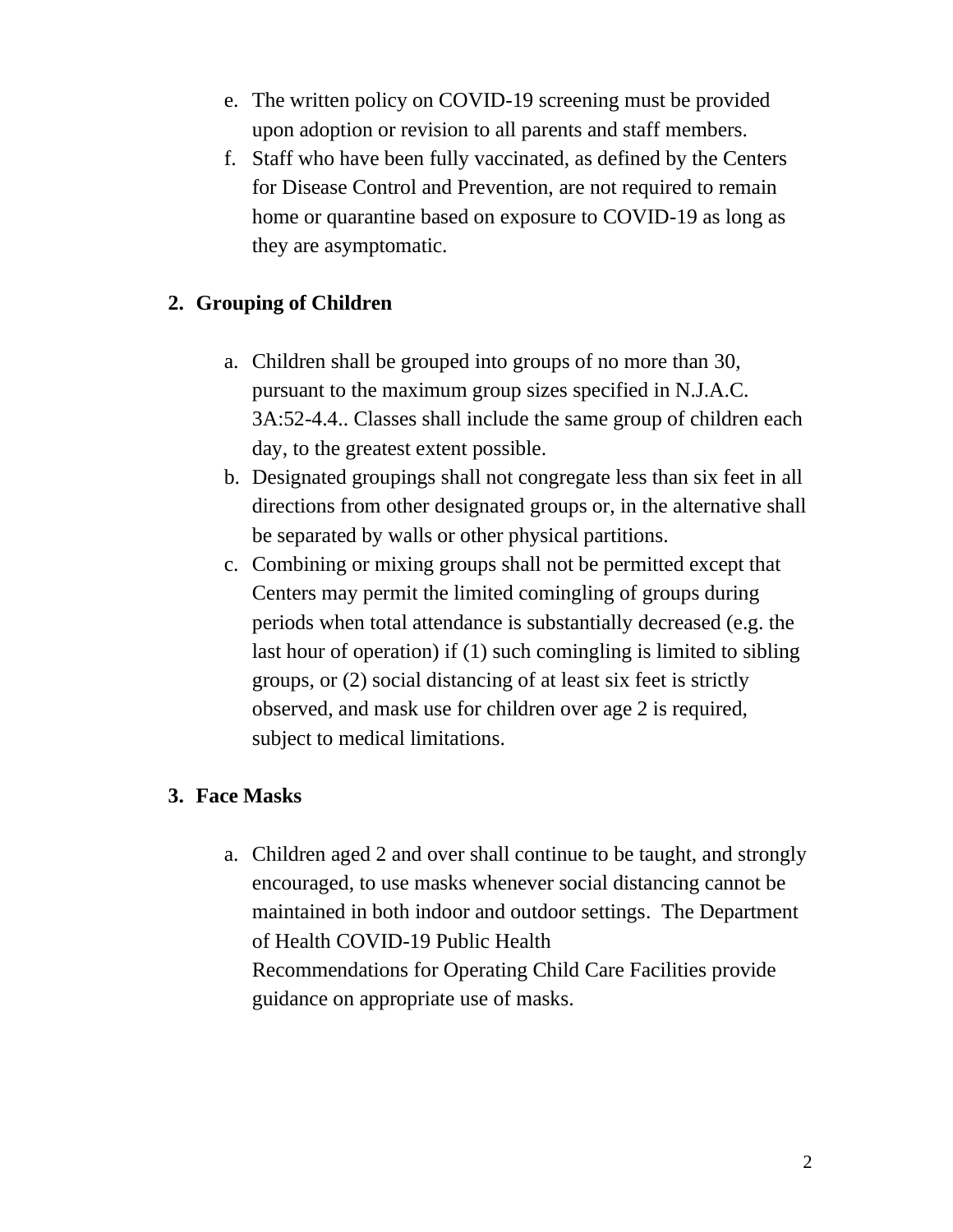- b. Staff shall be required to wear masks at all times in indoor and outdoor settings unless precluded from doing so by a medical or developmental condition documented in a letter from the staff member's treating physician, or when impracticable, such as when the individual is eating or drinking. When engaging in activities that preclude mask usage (e.g. eating or drinking), staff shall maintain at least six feet of distance between themselves and other persons.
- c. All masks required herein shall be cloth or disposable non-woven material, cover both the mouth and nostrils, and fit securely under the chin and against the sides of the face, and otherwise conform to the recommendations contained in the Department of Health COVID-19 Public Health Recommendations for Operating Child Care Facilities.
- d. Face shields or guards shall not be used as a substitute for masks, but may be used in conjunction with masks to provide additional security, allowed for children or staff medically precluded from using a mask, or for activities that require facial visibility (e.g. provision of therapeutic services that require observation of mouth movements) so long as social distancing can be maintained. Per the CDC, if face-shields are worn without a mask, they should wrap around the sides of the wearer's face and extends below the chin. Disposable face shields should only be worn for a single use. Reusable face shields should be cleaned and disinfected after each use as recommended in the Department of Health COVID-19 Public Health Recommendations for Operating Child Care Facilities.
- e. During the summer, hot temperatures may exacerbate discomfort caused by face masks, and, though there is no indication that masks increase risk of heat related illness, their use by children may make it difficult for staff to observe symptoms of potential heat related illness. Recognizing that, the following rules shall apply when the outdoor temperature at a center exceeds 80 degrees Fahrenheit: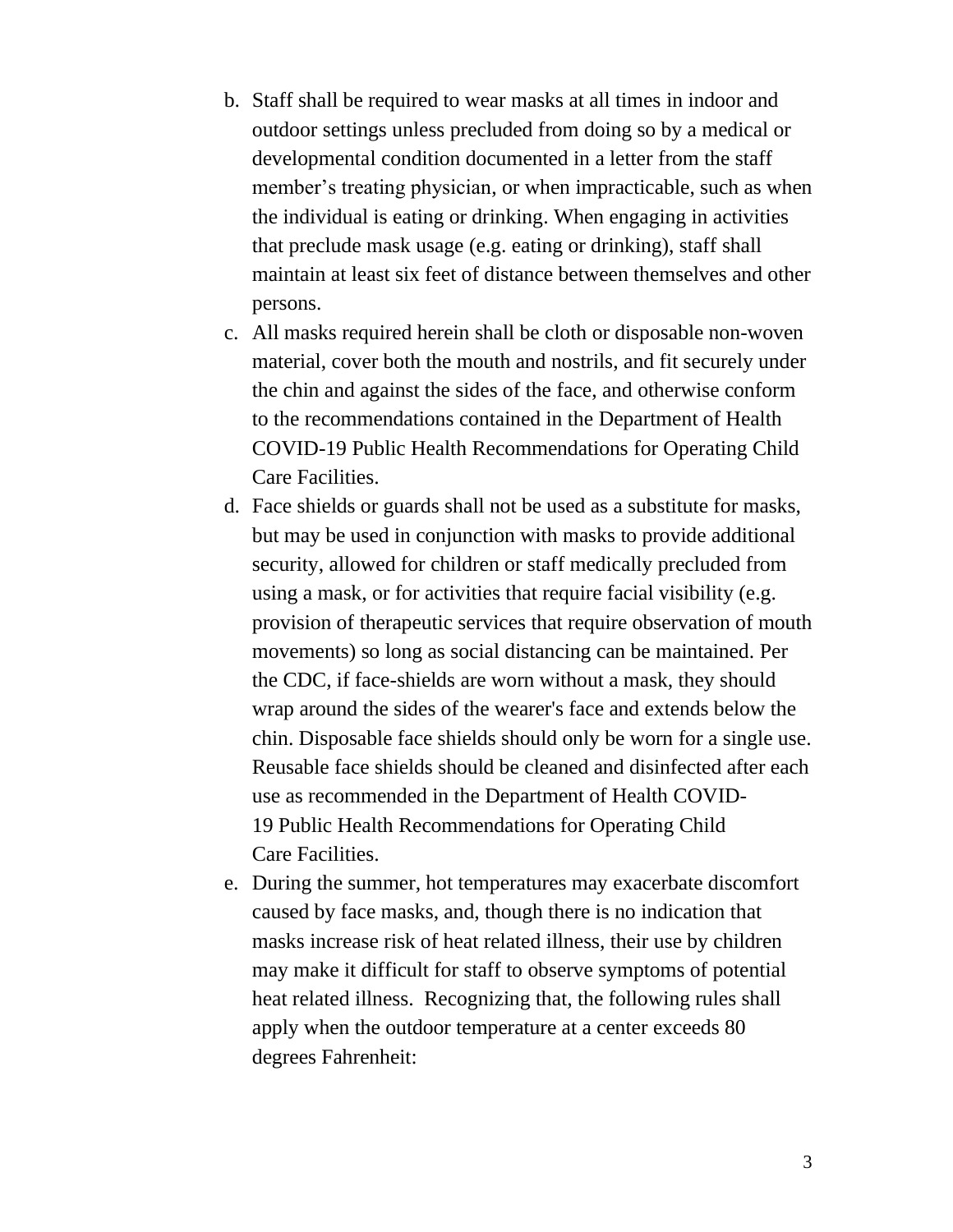- i. Staff and children shall be permitted to remove masks while outdoors, provided that social distancing of at least 6 feet between groups is maintained.
- ii. Staff caring for children under 5 years old shall have a mask on their person at all times in anticipation of a child needing to be lifted, carried, or otherwise interacted with at a distance of less than 6 feet.
- iii. While outdoors, centers shall ensure that children and staff have access to drinking water in a non-communal manner (e.g. using individual water bottles, cups, or other individual and non-shared containers).

# **4. Staffing**

- a. To the greatest extent possible, efforts shall be made to minimize the rotation of staff between groups to control viral spread between groups.
- b. Staff members who have been fully vaccinated may, however, move between groups as necessary to accommodate breaks, fluctuations in center attendance, substitutions, and other operational needs of the center. Copies of documentation demonstrating staff vaccinations shall be retained by the center and available for inspection by the Office of Licensing upon request, or maintained by staff on their person and available for inspection upon request.

### **5. Activities**

- a. Outdoor activities are strongly encouraged in lieu of indoor activities whenever possible, and care should be taken to perform activities that have the potential to produce respiratory droplets, including singing, chanting, shouting, or playing an instrument, outside.
- b. Close person to person contact (hugging, wrestling, games involving touching or tagging) shall be limited to the greatest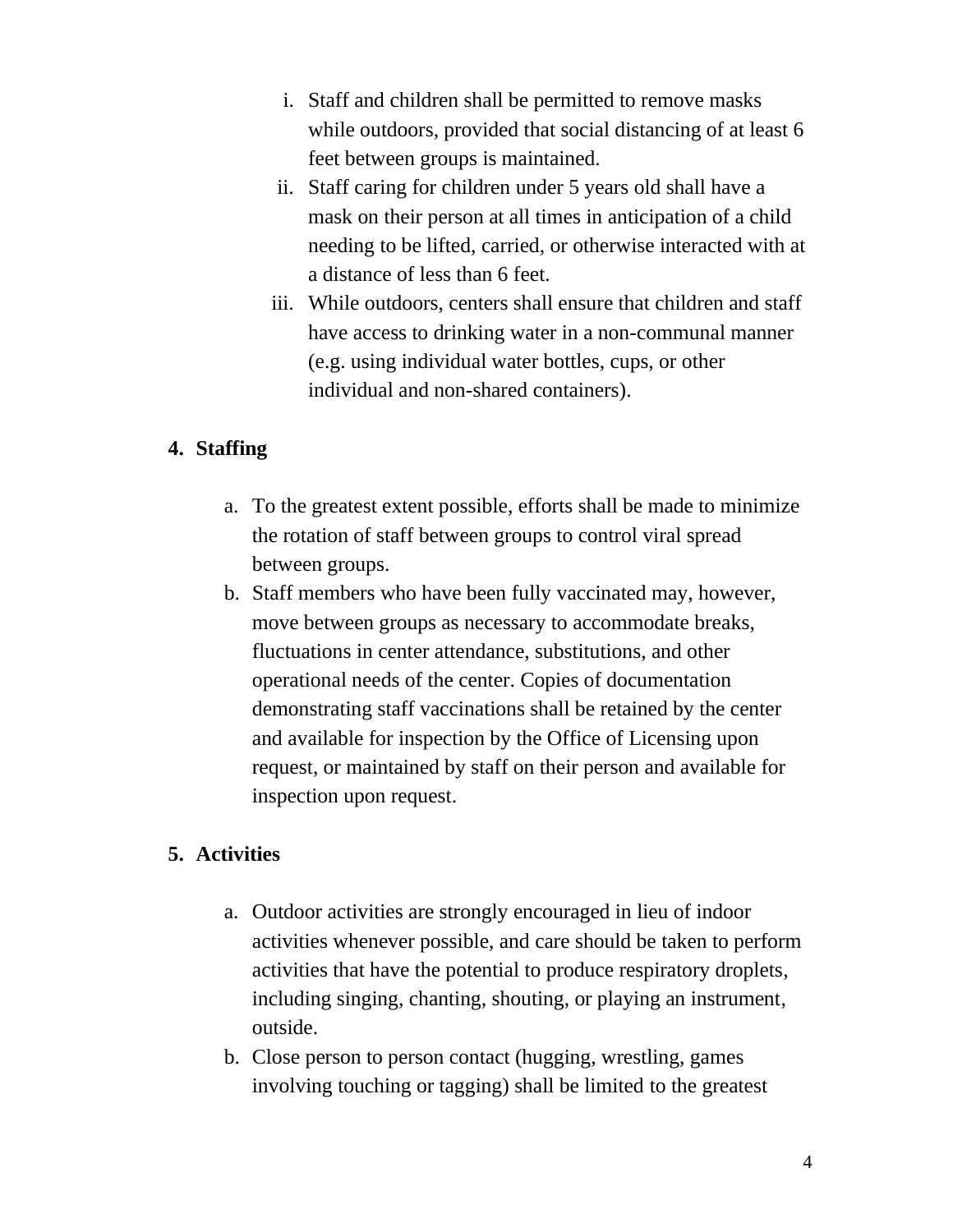extent possible, though centers should not punish otherwise age appropriate behavior.

c. Field trips off site are strongly discouraged but not prohibited. During transport, masks should be used and social distancing should be maintained to the greatest extent practicable, and centers shall adhere to the transportation related recommendations contained in the COVID-19 Public Health Recommendations for Operating Child Care Centers.

#### **6. Visitors**

- a. Visitors to the center, including parents, third party service providers (e.g. therapists, tutors), contractors, inspectors, and all other non-emergency personnel must be subject to the same symptom screening as children and staff before being admitted to the center.
- b. Parents may be permitted to enter the center at drop off or pick up, but this practice is strongly discouraged. If permitted, measures shall be employed to ensure separation from other children in the center, and the duration of entry should be limited to no more than fifteen minutes.
- c. Visitors to the center must adhere to the same masking requirements as staff.
- d. Though visitors are permitted, centers shall limit admission of non-essential visitors as much as possible, and, whenever possible, allow access for non-child serving visitors (repair persons, prospective staff, delivery-persons) during periods when children are not in attendance. To the greatest extent feasible, unless the purpose of the authorized outside visitor is to observe the care provided to children (e.g. a DCF licensing inspector) or to provide services directly to children in care (e.g. an outside therapist), all reasonable efforts should be made to minimize visitor contact with children and staff.
- e. Tours for prospective clients are permissible during the day, but those tour groups must wear masks, be screened for Covid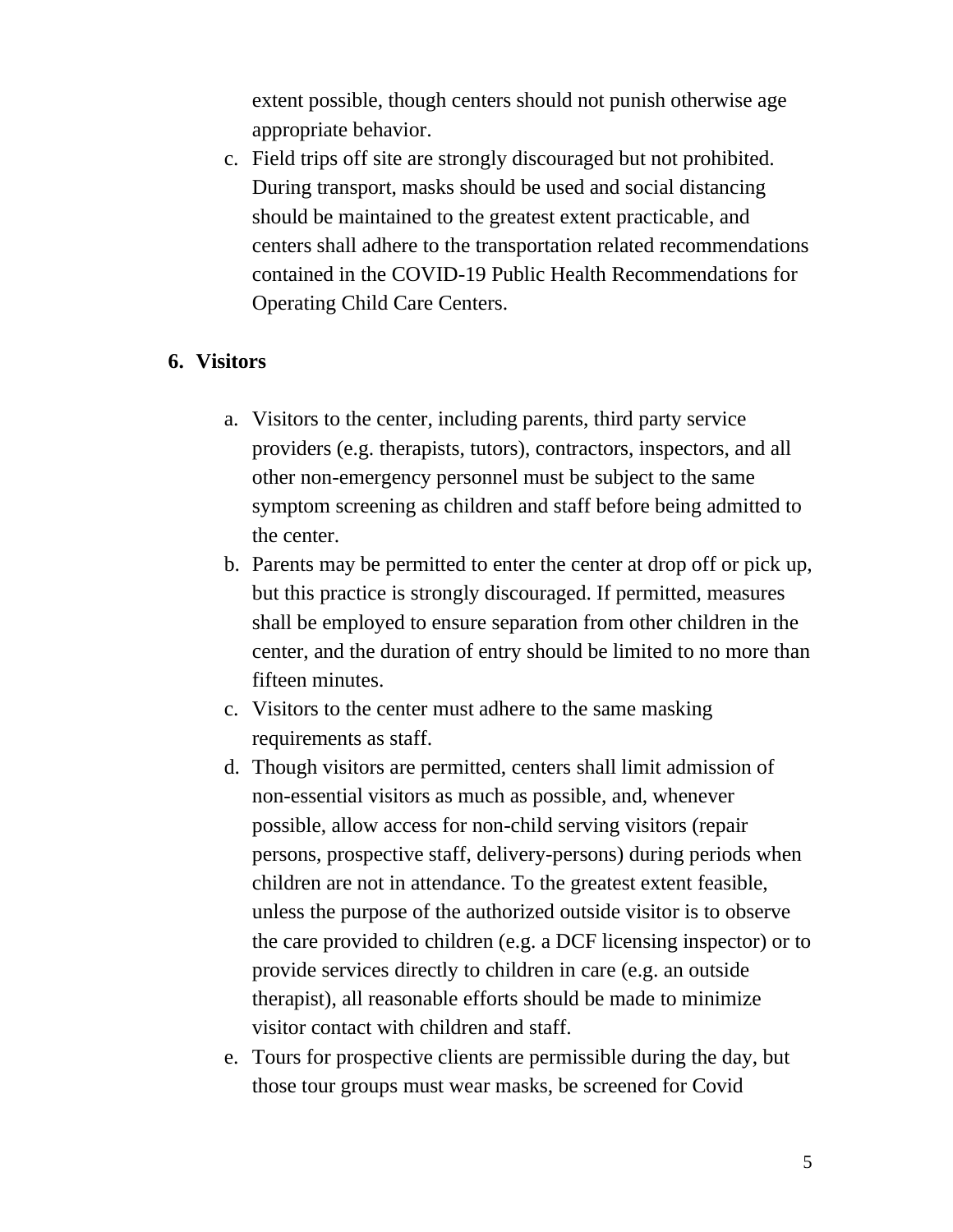symptoms, be required to maintain distance from children at all times, and be limited to a number that avoids congregation in the facility. If possible, tours should not enter classrooms and observe operations from hallways Tours should not exceed 30 minutes.

f. Special events requiring the attendance of parents and other visitors, including graduation ceremonies, are permissible in outdoor spaces. These events should be held in areas separated from non-participating children and staff.

### **7. Promoting Healthy Hygiene Practices**

- a. Centers shall continue to teach and reinforce, for both staff and children, proper hygiene techniques, including washing hands and covering coughs and sneezes.
- b. Centers shall have adequate supplies to support healthy hygiene behaviors, including soap, hand sanitizer with at least 60 percent alcohol, and tissues.
- c. Children and staff shall practice frequent hand washing with soap and water for at least 20 seconds, and shall be required to wash their hands upon arriving at the center, when entering the classroom, before meals or snacks, after outside time, after going to the bathroom, and prior to leaving for home. Children should be monitored to ensure compliance and proper technique.
- d. Centers shall maintain a hand hygiene station at or near the entrance to the facility so that children staff and visitors can clean their hands before entering.

#### **8. Enhanced Cleaning and Sanitation Procedures**

a. Centers shall clean, sanitize, and disinfect frequently touched surfaces (e.g. door handles, sink handles) multiple times per day and shared objects between use. Cleaning shall be in accordance with the CDC's Guidance for Cleaning & Disinfecting Public Spaces, Workplaces, Businesses, Schools and Homes.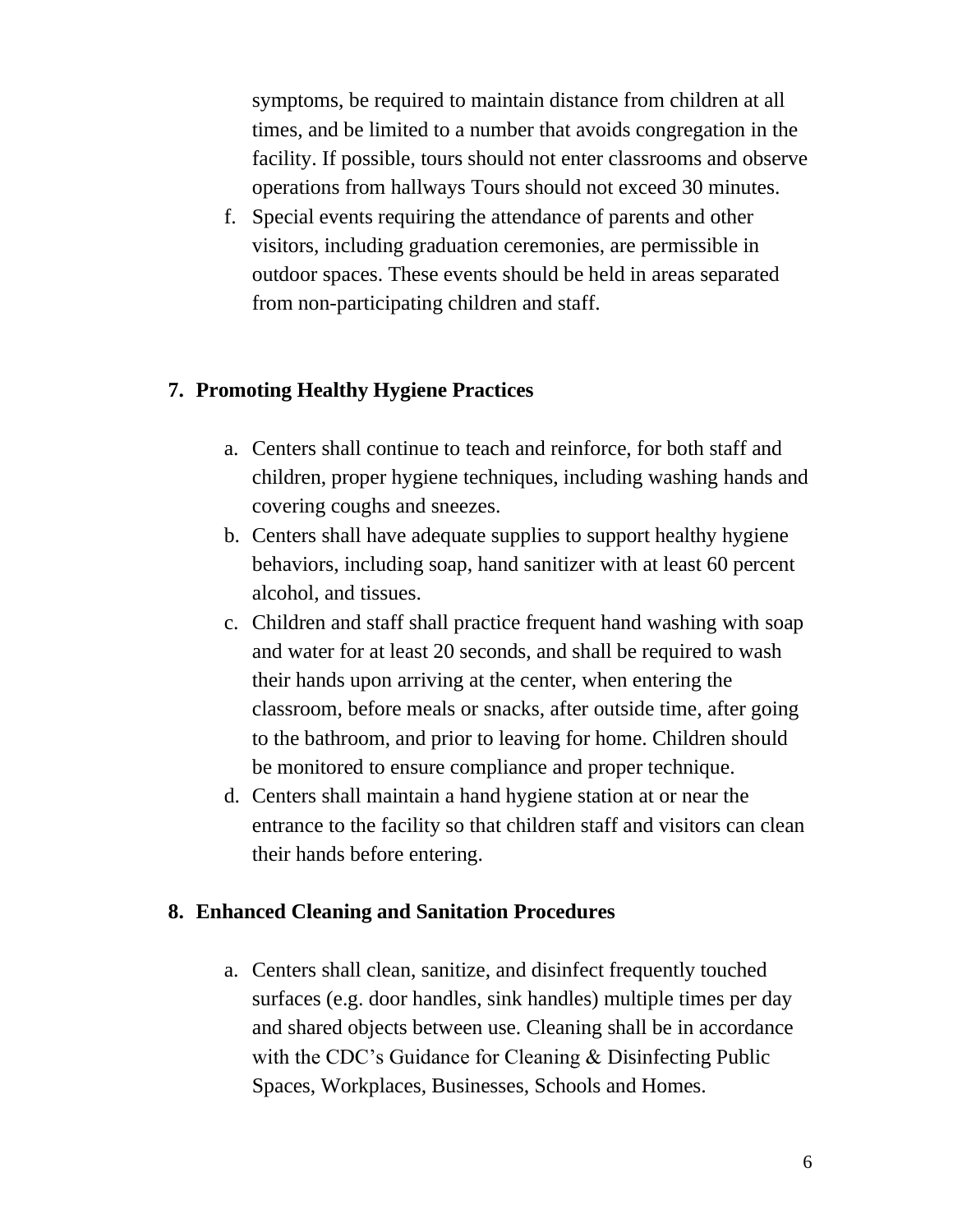Disinfecting methods shall utilize Environmental Protection Agency approved disinfectants for use against COVID-19.

- b. Outdoor surfaces, including outdoor playground equipment, should undergo normal routine cleaning on a daily basis, but do not need to be disinfected between uses.
- c. Toys and items that are not easily cleaned or disinfected (e.g., soft or plush toys) shall not be utilized in the center, though such items brought from home may be utilized if they are not shared and must be returned home with the child each day for washing. Machine washable cloth toys should be used by one child at a time or not used at all. They should be laundered before they are used by another child.
- d. Toys that children have placed in their mouths or are contaminated by body secretion or excretion shall be set aside until they are cleaned by hand by a person wearing gloves. Clean with water and detergent, rinse, sanitize with an EPA-registered disinfectant and air-dry or clean in a mechanical dishwasher.
- e. Centers shall ensure that HVAC systems continue to be maintained and operational. To the extent practicable, windows should be opened frequently to allow fresh air flow, and HVAC systems should be adjusted to allow for more fresh air to enter the facility.
- f. Centers shall only use bedding that can be washed, and shall keep each child's bedding stored separately and appropriately labeled. Bedding that touches a child's skin shall be cleaned weekly or before use by another child.

#### **9. Response Procedures for COVID-19 Symptoms or Exposure**

- a. Children and staff who have been exposed to or show symptoms of COVID-19 must be excluded from the center as specified in the Department of Health Public Health COVID-19 Recommendations for Operating Child Care Centers.
- b. Any confirmed or suspected exposure to COVID-19 occurring in a child care center must immediately be reported to both the Local